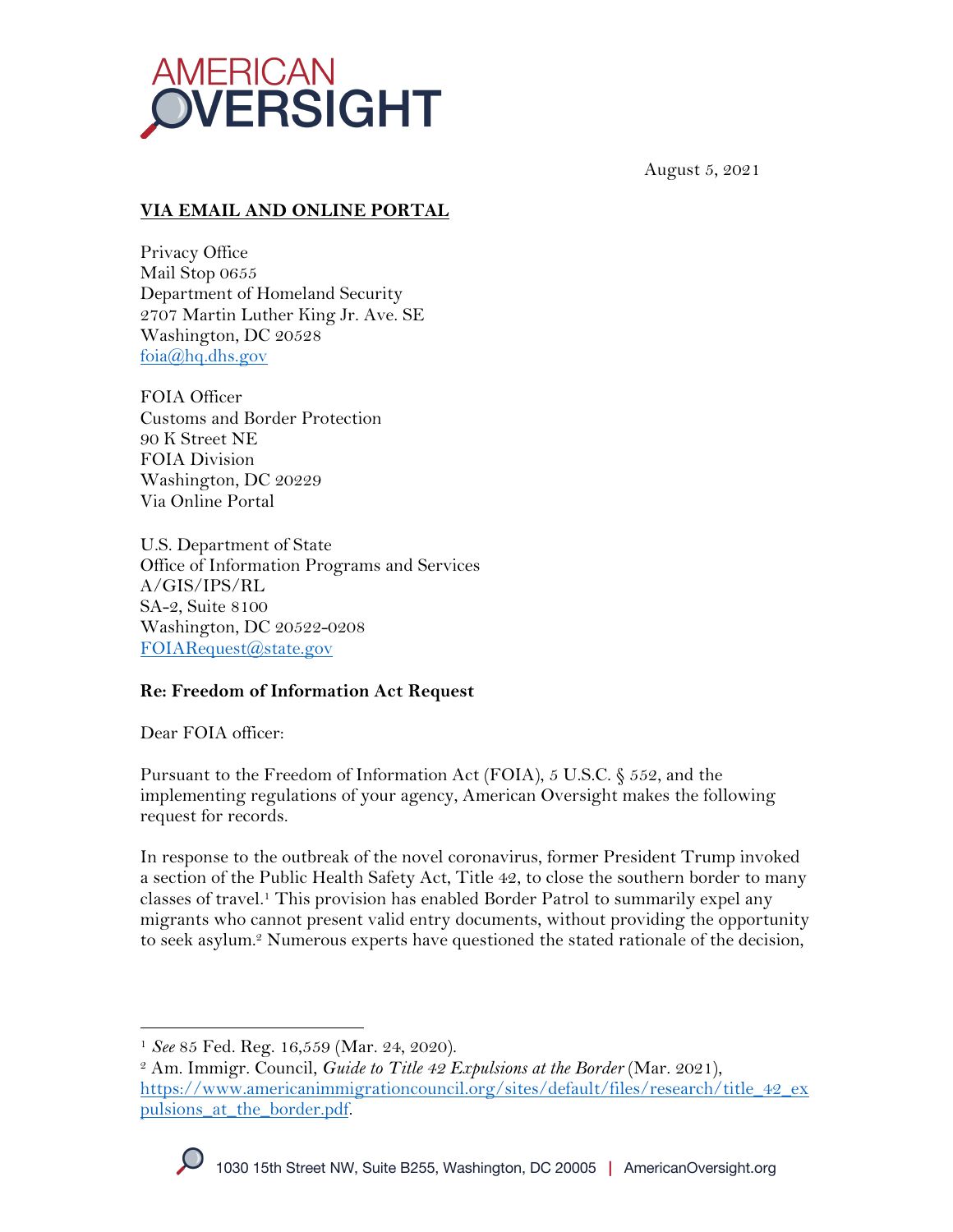as it has done little to contain the spread of disease.3 In addition, the policy has put migrants in serious danger, as they are often deposited in unfamiliar cities without anyone to receive them.4 Criminal organizations have targeted these vulnerable groups of expelled migrants, and as a result, hundreds have been threatened, robbed, assaulted, and kidnapped.<sup>5</sup> Since assuming office, President Biden has largely left the system in place, $6$  albeit with small exceptions for cases involving children and certain humanitarian concerns.<sup>7</sup> As such, many migrants continue to suffer the detrimental effects of this restrictive immigration policy.8

American Oversight seeks records with the potential to shed light on the expulsion of vulnerable migrants at the southern border in the midst of a global pandemic.

## **Requested Records**

American Oversight requests that your agency produce the following records within twenty business days:

All records reflecting any assessments or analyses—including, but not limited to, opinions, memoranda, emails, or other informal communications—regarding safety concerns for individuals expelled under Title 42—including, but not limited to, theft, extortion, and kidnapping.

American Oversight believes your agency is best positioned to determine where responsive records may reside. However, we request that at a minimum, you search the files of the following offices:

## **Department of State Officials**

1. Anyone serving as Secretary, including Mike Pompeo

*Migrant Kidnapping, Extortion*, L.A. Times (Apr. 28, 2021, 6:00 AM),

<sup>3</sup> Jason Dearen & Garance Burke, *Pence Ordered Borders Closed After CDC Experts Refused*, Assoc. Press (Oct. 3, 2020), https://apnews.com/article/virus-outbreakpandemics-public-health-new-york-health-4ef0c6c5263815a26f8aa17f6ea490ae. 4 Molly O'Toole, *'Sitting Ducks for Organized Crime': How Biden Border Policy Fuels* 

https://www.latimes.com/politics/story/2021-04-28/biden-title-42-policy-fuelingkidnappings-of-migrant-families-at-border-and-extortion-of-u-s-relatives. 5 Hum. Rts. First, *Tracker of Reported Attacks During the Biden Administration Against* 

*Asylum Seekers and Migrants Who Are Stranded in and/or Expelled to Mexico* (Apr. 2021), https://www.humanrightsfirst.org/sites/default/files/AttacksonAsylumSeekersStrand

<sup>&</sup>lt;sup>6</sup> Nicole Narea, *Biden is Quietly Enforcing One of Trump's Most Anti-Immigrant Policies*, Vox (Apr. 29, 2021, 12:50 PM), https://www.vox.com/policy-and-

politics/22398712/biden-title-42-migrant-border-expel. 7 Hamed Aleaziz, *Biden Officials Are Considering a Process to Allow Some "Vulnerable" Immigrants to Avoid Trump-Era Border Restrictions*, Buzzfeed News (Apr. 29, 2021, 5:56 PM), https://www.buzzfeednews.com/article/hamedaleaziz/immigrants-humanitarianexemptions-us-border. 8 *See* Narea, *supra* note 6.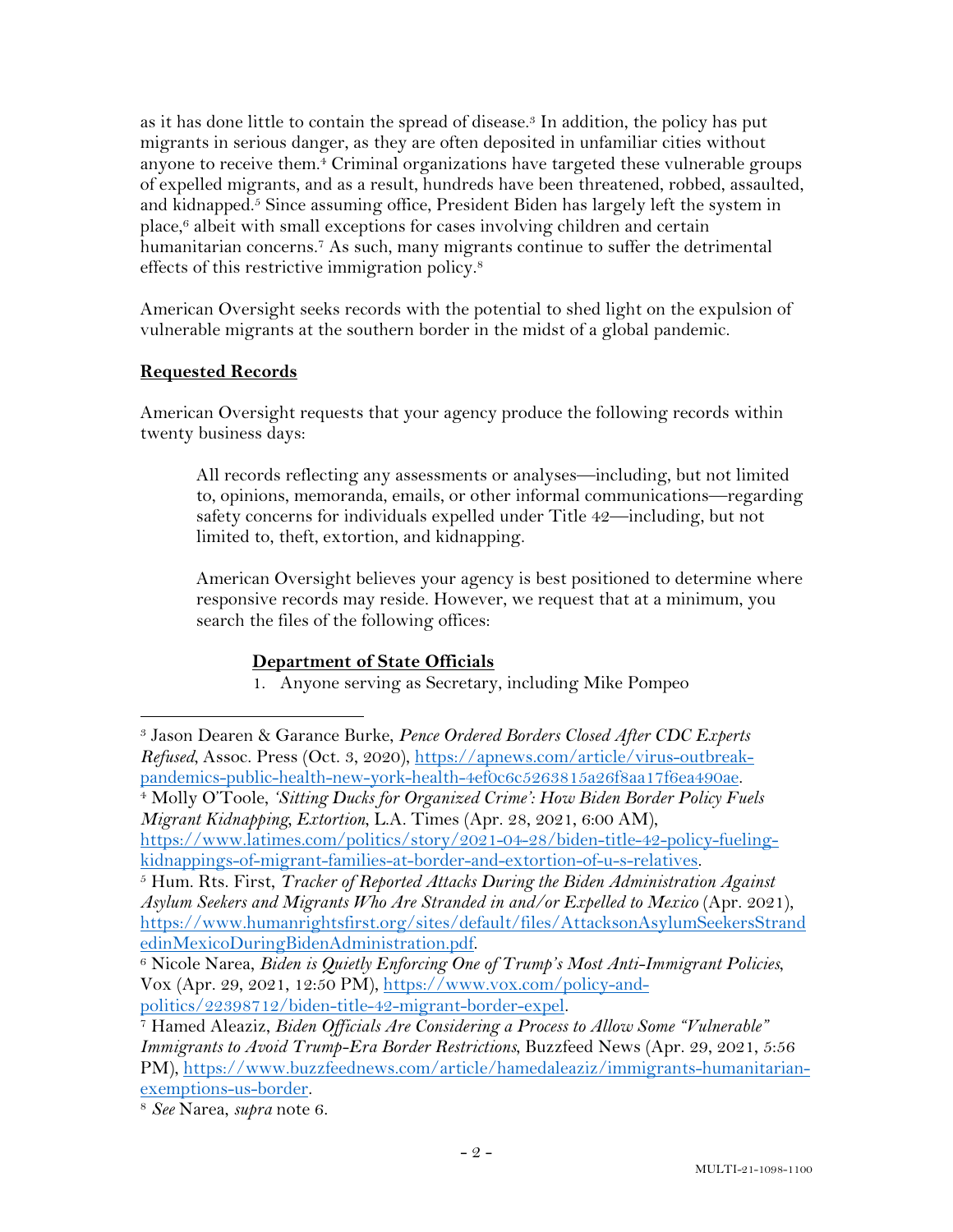- 2. Anyone serving as Deputy Counselor to the Secretary, including Stephen Biegun
- 3. Anyone serving as Legal Advisor
- 4. Anyone serving as Director of Policy Planning
- 5. Anyone serving as Assistant Secretary for Consular Affairs
- 6. Anyone serving as the senior-most official in the Bureau of Population, Refugees and Migration, as well as Andrew Veprek
- 7. Anyone serving as Assistant Secretary for the Bureau of Western Hemisphere Affairs
- 8. Anyone serving as Ambassador to Mexico

### **Department of Homeland Security**

- 1. Immediate Office of the Secretary
- 2. Office of Strategy, Policy, and Plans
- 3. Office of Civil Rights and Civil Liberties

## **Customs and Border Protection**

- 1. Immediate Office of the Commissioner
- 2. Immediate Office of the Executive Assistant Commissioner for Field **Operations**
- 3. Immediate Office of the Chief of Border Patrol
- 4. Offices for Big Bend Sector, Del Rio Sector, El Centro Sector, El Paso Sector, Laredo Sector, Rio Grande Valley Sector, San Diego Sector, Tucson Sector, and Yuma Sector of Border Patrol

Please provide all responsive records from March 1, 2020 through the date of the search.

## **Fee Waiver Request**

In accordance with 5 U.S.C.  $\frac{552(a)(4)(A)(iii)}{3}$  and your agency's regulations, American Oversight requests a waiver of fees associated with processing this request for records. The subject of this request concerns the operations of the federal government, and the disclosures will likely contribute to a better understanding of relevant government procedures by the general public in a significant way. Moreover, the request is primarily and fundamentally for non-commercial purposes.

American Oversight requests a waiver of fees because disclosure of the requested information is "in the public interest because it is likely to contribute significantly to public understanding of operations or activities of the government."9 The public has a significant interest in the expulsion of immigrants under Title 42. <sup>10</sup> Records with the potential to shed light on this matter would contribute significantly to public

 $9\,5$  U.S.C.  $\frac{552(a)(4)(A)(iii)}{3}$ .

<sup>10</sup> *See, e.g.,* Claire Hansen, *Pressure Amps Up on Biden to Rescind Title 42 Border Order*, U.S. News (Jun. 3, 2021, 2:27 PM), https://www.usnews.com/news/nationalnews/articles/2021-06-03/pressure-amps-up-on-biden-to-rescind-title-42-borderorder.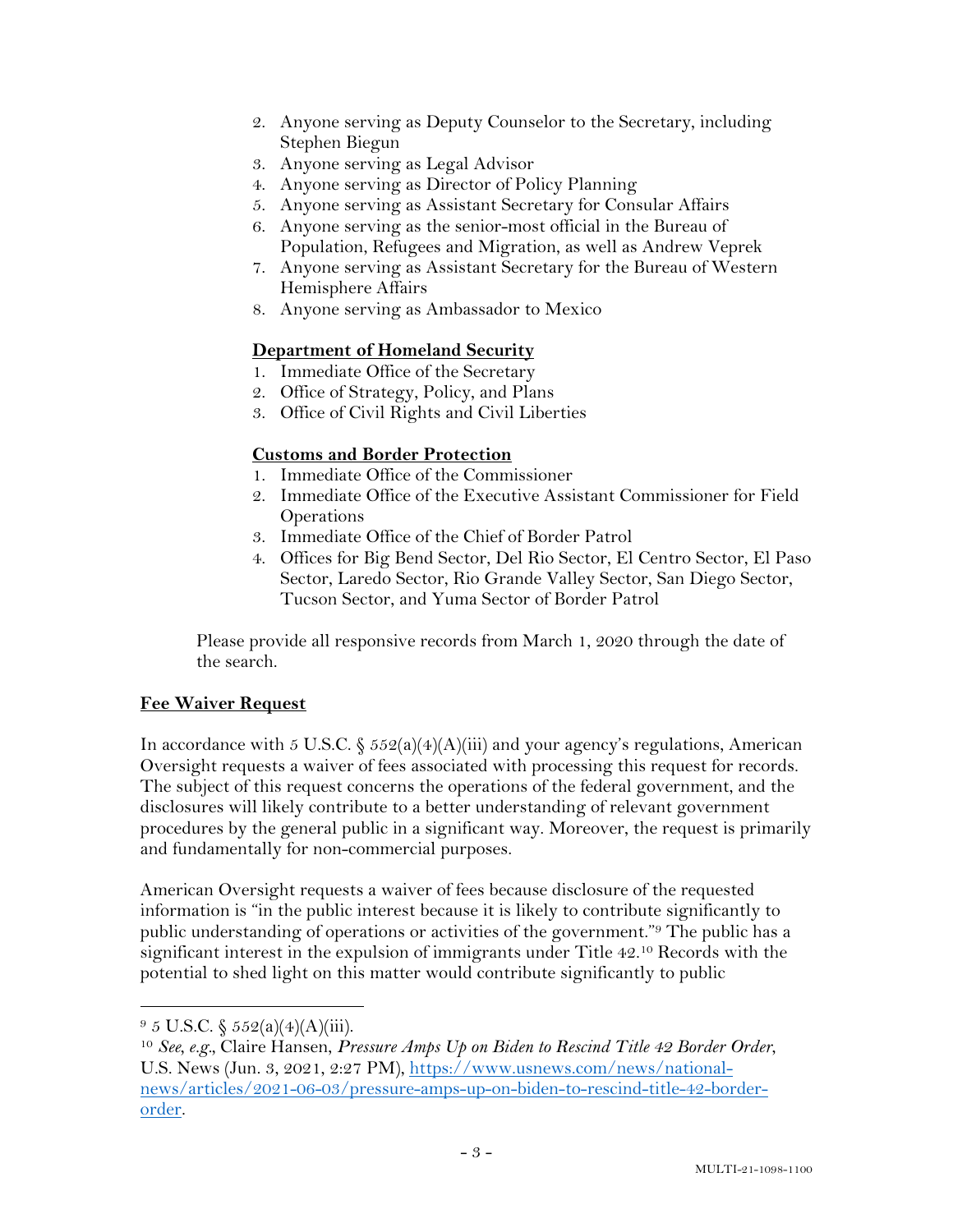understanding of operations of the federal government, including the role of key agency officials in implementing the policy. American Oversight is committed to transparency and makes the responses agencies provide to FOIA requests publicly available, and the public's understanding of the government's activities would be enhanced through American Oversight's analysis and publication of these records.

This request is primarily and fundamentally for non-commercial purposes.11 As a  $501(c)(3)$  nonprofit, American Oversight does not have a commercial purpose and the release of the information requested is not in American Oversight's financial interest. American Oversight's mission is to promote transparency in government, to educate the public about government activities, and to ensure the accountability of government officials. American Oversight uses the information gathered, and its analysis of it, to educate the public through reports, press releases, or other media. American Oversight also makes materials it gathers available on its public website and promotes their availability on social media platforms, such as Facebook and Twitter.12

American Oversight has also demonstrated its commitment to the public disclosure of documents and creation of editorial content through regular substantive analyses posted to its website.13 Examples reflecting this commitment to the public disclosure of documents and the creation of editorial content include the posting of records related to the Trump Administration's contacts with Ukraine and analyses of those contacts;<sup>14</sup> posting records and editorial content about the federal government's response to the Coronavirus pandemic;15 posting records received as part of American Oversight's "Audit the Wall" project to gather and analyze information related to the Trump Administration's proposed construction of a barrier along the U.S.-Mexico border, and analyses of what those records reveal;<sup>16</sup> the posting of records related to an ethics waiver received by a senior Department of Justice attorney and an analysis of what

<sup>11</sup> *See* 5 U.S.C. § 552(a)(4)(A)(iii).

<sup>&</sup>lt;sup>12</sup> American Oversight currently has approximately 15,500 page likes on Facebook and 104,300 followers on Twitter. American Oversight, Facebook,

https://www.facebook.com/weareoversight/ (last visited July 20, 2020); American Oversight (@weareoversight), Twitter, https://twitter.com/weareoversight (last visited July 20, 2020).

<sup>13</sup> *See generally News*, American Oversight, https://www.americanoversight.org/blog. 14 *Trump Administration's Contacts with Ukraine*, American Oversight,

https://www.americanoversight.org/investigation/the-trump-administrationscontacts-with-ukraine.

<sup>15</sup> *See generally The Trump Administration's Response to Coronavirus*, American Oversight, https://www.americanoversight.org/investigation/the-trump-administrations-

response-to-coronavirus; *see, e.g.*, *CDC Calendars from 2018 and 2019: Pandemic-Related Briefings and Meetings*, American Oversight, https://www.americanoversight.org/cdccalendars-from-2018-and-2019-pandemic-related-briefings-and-meetings.

<sup>16</sup> *See generally Audit the Wall*, American Oversight,

https://www.americanoversight.org/investigation/audit-the-wall; *see, e.g.*, *Border Wall Investigation Report: No Plans, No Funding, No Timeline, No Wall*, American Oversight, https://www.americanoversight.org/border-wall-investigation-report-no-plans-nofunding-no-timeline-no-wall.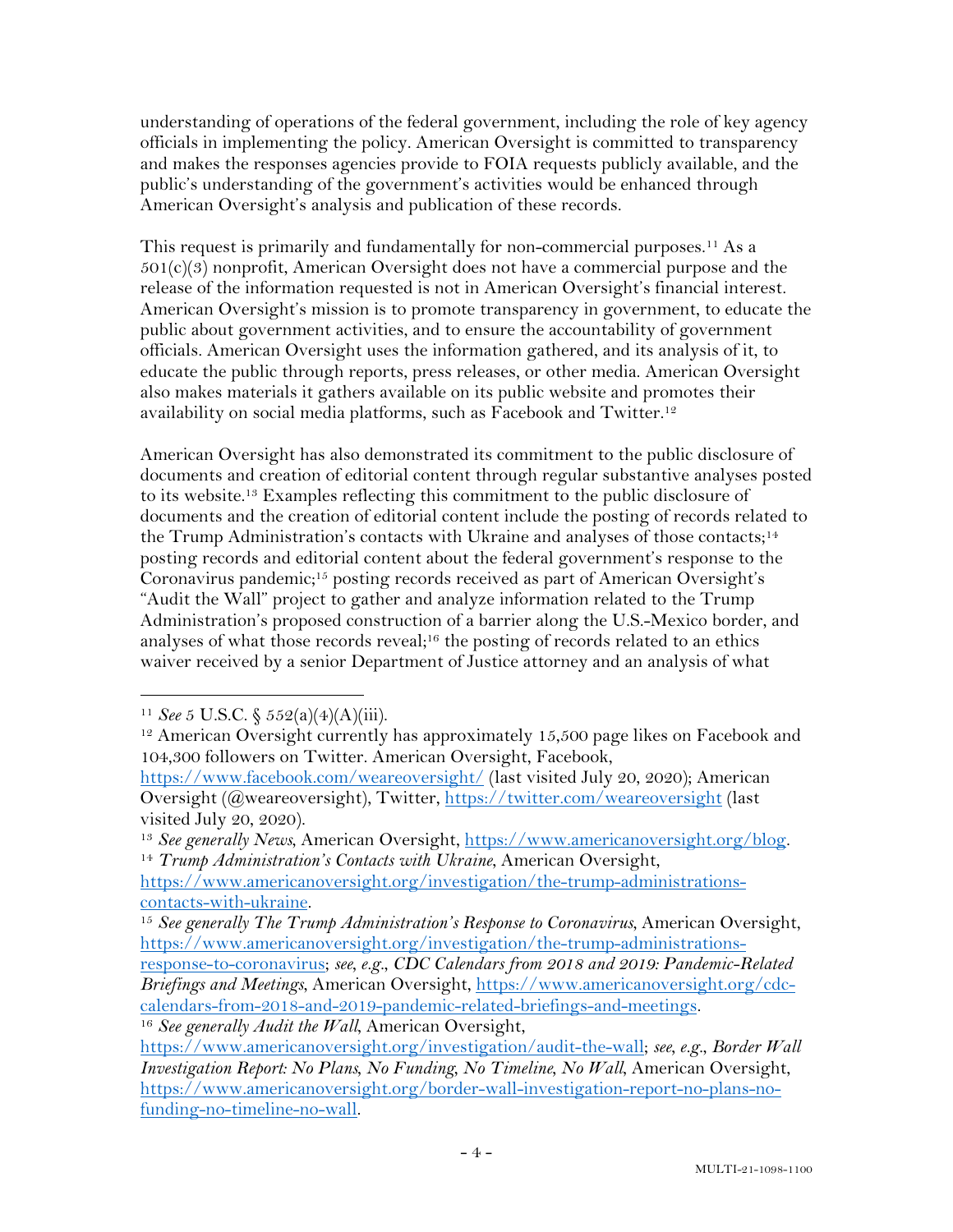those records demonstrated regarding the Department's process for issuing such waivers;<sup>17</sup> and posting records and analysis of federal officials' use of taxpayer dollars to charter private aircraft or use government planes for unofficial business. 18

Accordingly, American Oversight qualifies for a fee waiver.

### **Guidance Regarding the Search & Processing of Requested Records**

In connection with its request for records, American Oversight provides the following guidance regarding the scope of the records sought and the search and processing of records:

- Please search all locations and systems likely to have responsive records, regardless of format, medium, or physical characteristics. For instance, if the request seeks "communications," please search all locations likely to contain communications, including relevant hard-copy files, correspondence files, appropriate locations on hard drives and shared drives, emails, text messages or other direct messaging systems (such as iMessage, WhatsApp, Signal, or Twitter direct messages), voicemail messages, instant messaging systems such as Lync or ICQ, and shared messages systems such as Slack.
- In conducting your search, please understand the terms "record," "document," and "information" in their broadest sense, to include any written, typed, recorded, graphic, printed, or audio material of any kind. We seek records of any kind, including electronic records, audiotapes, videotapes, and photographs, as well as letters, emails, facsimiles, telephone messages, voice mail messages, and transcripts, notes, or minutes of any meetings, telephone conversations, or discussions.
- Our request for records includes any attachments to those records or other materials enclosed with those records when they were previously transmitted. To the extent that an email is responsive to our request, our request includes all prior messages sent or received in that email chain, as well as any attachments to the email.
- Please search all relevant records or systems containing records regarding agency business. Do not exclude records regarding agency business contained in

<sup>17</sup> *DOJ Records Relating to Solicitor General Noel Francisco's Recusal*, American Oversight, https://www.americanoversight.org/document/doj-civil-division-response-noelfrancisco-compliance; *Francisco & the Travel Ban: What We Learned from the DOJ Documents*, American Oversight, https://www.americanoversight.org/francisco-thetravel-ban-what-we-learned-from-the-doj-documents.

<sup>&</sup>lt;sup>18</sup> *See generally Swamp Airlines: Chartered Jets at Taxpayer Expense*, American Oversight, https://www.americanoversight.org/investigation/swamp-airlines-private-jetstaxpayer-expense; *see, e.g.*, *New Information on Pompeo's 2017 Trips to His Home State*, American Oversight, https://www.americanoversight.org/new-information-onpompeos-2017-trips-to-his-home-state.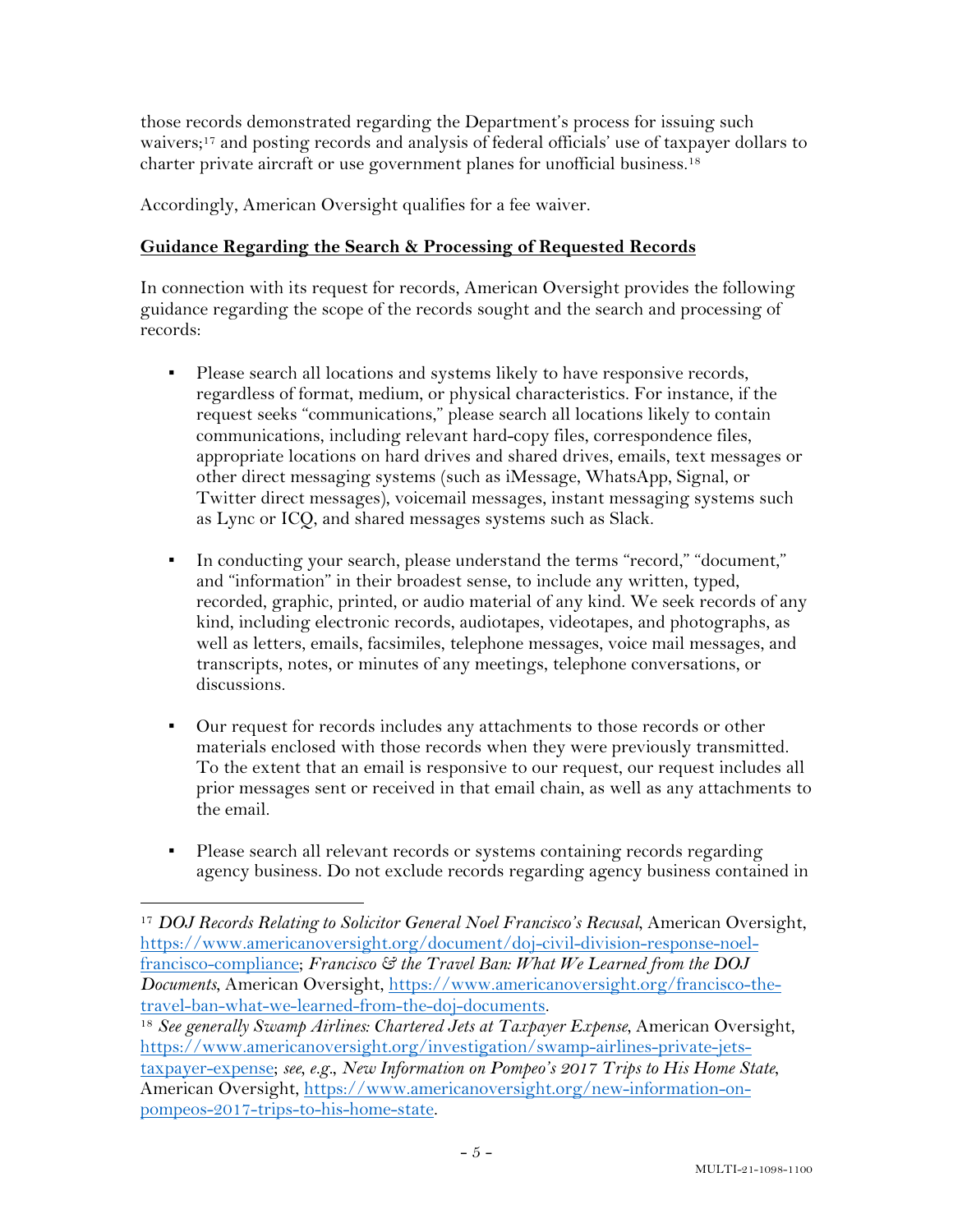files, email accounts, or devices in the personal custody of your officials, such as personal email accounts or text messages. Records of official business conducted using unofficial systems or stored outside of official files are subject to the Federal Records Act and FOIA.19 It is not adequate to rely on policies and procedures that require officials to move such information to official systems within a certain period of time; American Oversight has a right to records contained in those files even if material has not yet been moved to official systems or if officials have, by intent or through negligence, failed to meet their obligations.20

- Please use all tools available to your agency to conduct a complete and efficient search for potentially responsive records. Agencies are subject to governmentwide requirements to manage agency information electronically, $21$  and many agencies have adopted the National Archives and Records Administration (NARA) Capstone program, or similar policies. These systems provide options for searching emails and other electronic records in a manner that is reasonably likely to be more complete than just searching individual custodian files. For example, a custodian may have deleted a responsive email from his or her email program, but your agency's archiving tools may capture that email under Capstone. At the same time, custodian searches are still necessary; agencies may not have direct access to files stored in .PST files, outside of network drives, in paper format, or in personal email accounts.
- In the event some portions of the requested records are properly exempt from disclosure, please disclose any reasonably segregable non-exempt portions of the requested records. If a request is denied in whole, please state specifically why it is not reasonable to segregate portions of the record for release.
- Please take appropriate steps to ensure that records responsive to this request are not deleted by the agency before the completion of processing for this request. If records potentially responsive to this request are likely to be located on systems where they are subject to potential deletion, including on a scheduled basis, please take steps to prevent that deletion, including, as appropriate, by instituting a litigation hold on those records.

<sup>19</sup> *See Competitive Enter. Inst. v. Office of Sci. & Tech. Policy*, 827 F.3d 145, 149–50 (D.C. Cir. 2016); *cf. Judicial Watch, Inc. v. Kerry*, 844 F.3d 952, 955–56 (D.C. Cir. 2016). 20 *See Competitive Enter. Inst. v. Office of Sci. & Tech. Policy*, No. 14-cv-765, slip op. at 8

<sup>(</sup>D.D.C. Dec. 12, 2016).

<sup>21</sup> Presidential Memorandum—Managing Government Records, 76 Fed. Reg. 75,423 (Nov. 28, 2011), https://obamawhitehouse.archives.gov/the-press-

office/2011/11/28/presidential-memorandum-managing-government-records; Office of Mgmt. & Budget, Exec. Office of the President, Memorandum for the Heads of

Executive Departments & Independent Agencies, "Managing Government Records Directive," M-12-18 (Aug. 24, 2012), https://www.archives.gov/files/recordsmgmt/m-12-18.pdf.